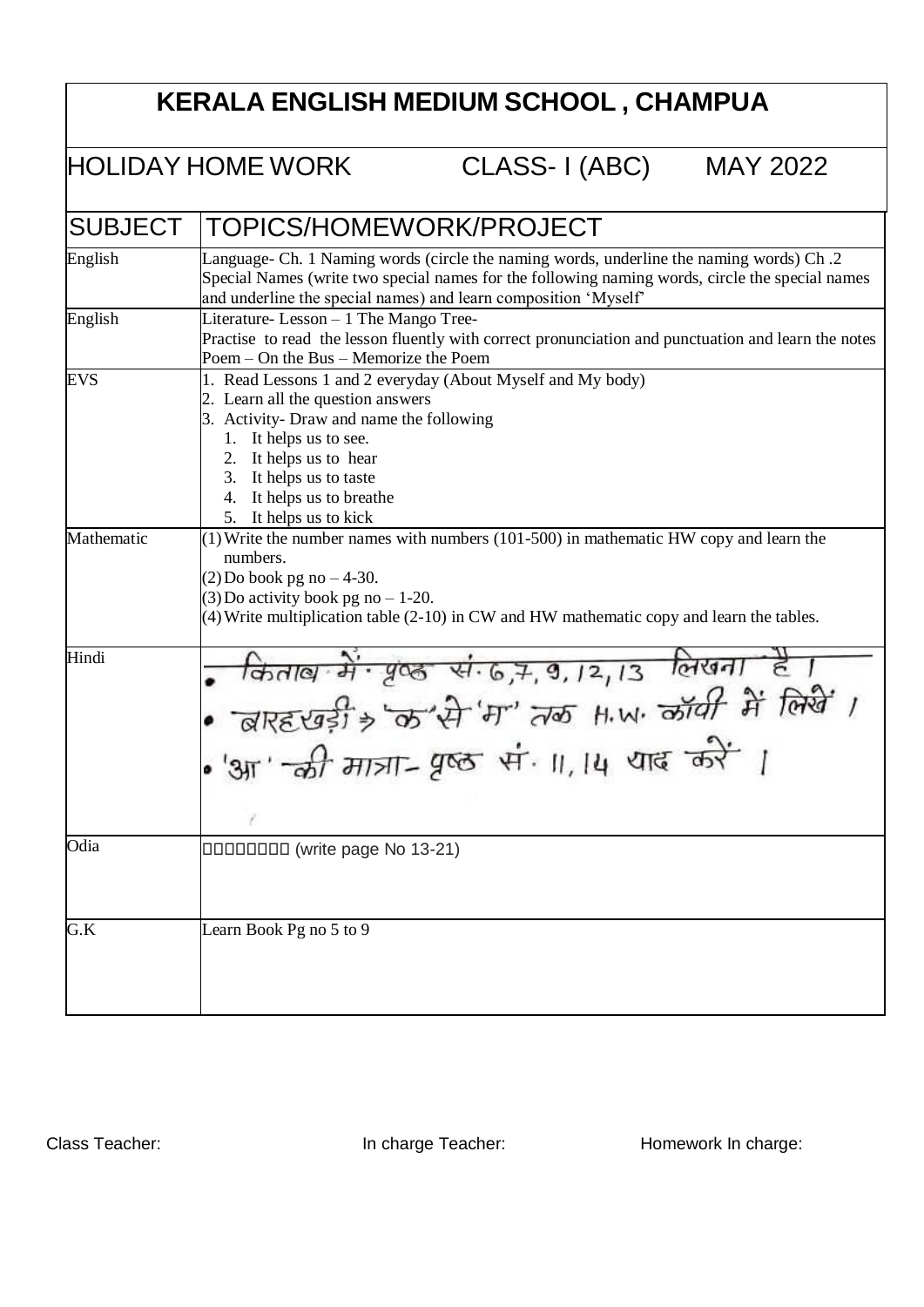## KERALA ENGLISH MEDIUM SCHOOL, CHAMPUA

## HOIDAY HOMEWORK

CLASSS-1

## SUBJECT- ENGLISH LANGUAGE

- 1. Circle the naming words
- 1. hospital, drive, fat, snake
- 2. pencil, come, beach, sleep
- 3. dance, swim, fish, Neha
- 4. thin, cake, goose, read
- 5. cow, balloon, sit, fight
- 6. sea, kitten, king, draw
- 7. farmer, train, play, walk
- 8. go, give, kitchen, pond
- 9. friend, run, beautiful, garden
- 10. water, leg, shout, hear
- 2. Underline the naming words
	- 1. The king rides a horse.
	- 2. The crow sits on the tree.
	- 3. The girl has balloons in her hand.
- 4. The dog is a pet animal.
- 5. There are butterflies in the park.
- 6. Rohan has a new bicycle.
- 7. There is parrot in the cage.
- 8. The milkman brings milk.
- 9. like to eat fish and egg.
- 10. The tea is in the cup.
- 11. The kite is flying in the sky.
- 12. The water in the jug is cold.
- 13. Isaw a zebra in the zoo.
- 14. I eat jam and bread for breakfast.
- 15. A spider lives in web.
- 16. There are apples and mangos in the basket.
- 17. Lotus is a beautiful flower.
- 18. My sister is playing with her friend.
- 19. Father is reading the newspaper.
- 20. That shop sells books.
- 21. The woman is holding a cup.
- 22. A grasshopper is sitting on the leaf.
- 23. The boys are eating ice-cream.
- 24. The lion is the king of the jungle.
- 25. The man has a golden watch.